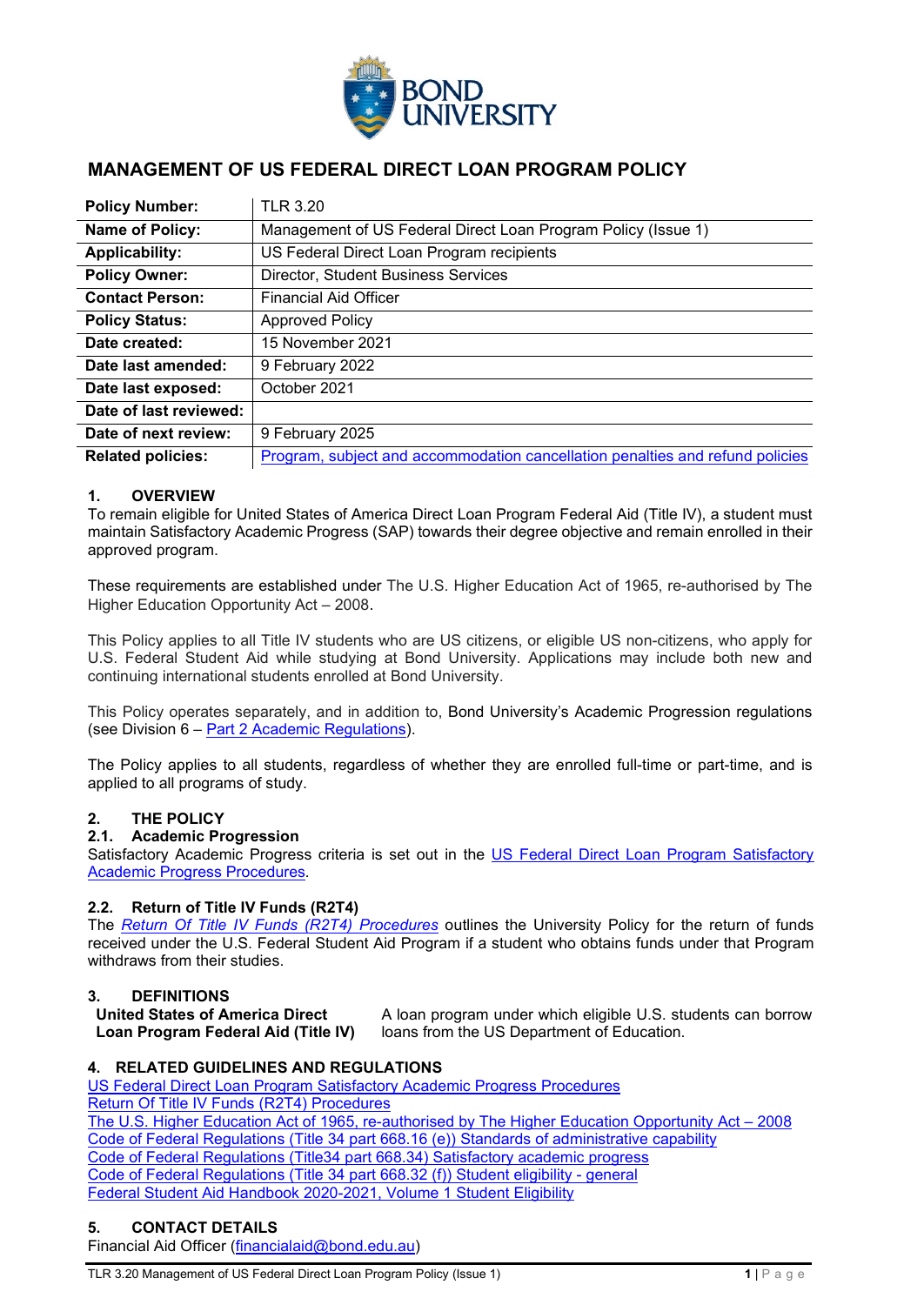<span id="page-1-1"></span><span id="page-1-0"></span>

# **US FEDERAL DIRECT LOAN PROGRAM SATISFACTORY ACADEMIC PROGRESS PROCEDURE**

| <b>Name of Procedure:</b>                  | US Federal Direct Loan Program Satisfactory Academic Progress Procedure                                   |
|--------------------------------------------|-----------------------------------------------------------------------------------------------------------|
| <b>Applicability:</b>                      | US Federal Direct Loan Program recipients                                                                 |
| <b>Procedure Owner:</b>                    | <b>Director, Student Business Services</b>                                                                |
| <b>Contact Person:</b>                     | <b>Financial Aid Officer</b>                                                                              |
| <b>Procedure Status:</b>                   | Approved Procedure                                                                                        |
| Date created:                              | 15 November 2021                                                                                          |
| Date last amended:                         | 9 February 2022                                                                                           |
| Date of last reviewed:                     |                                                                                                           |
| Date of next review:                       | 9 February 2025                                                                                           |
| <b>Related policies and</b><br>procedures: | US Federal Direct Loan Program Recipients Policy (TLR 3.20)<br>Return of Title IV Funds (R2T4) Procedures |

## **1. THE PROCEDURE**

To receive United States of America Direct Loan Program Federal Aid (Title IV), a student must maintain Satisfactory Academic Progress (SAP) towards their degree objective to remain eligible for Federal Aid.

#### **1.1. Satisfactory Academic Progress** (SAP) is measured by:

- **1.1.1.** The student's cumulative grade point average (GPA).
- **1.1.2.** The number of credits earned in relation to those attempted.
- **1.1.3.** The maximum timeframe allowed to complete the academic program.

#### **1.2. Academic Progression Calculation**

**1.2.1. Cumulative GPA**: Students who drop below the following minimum GPA will be placed on academic warning:

| <b>Number of Credits Attempted</b> | <b>Minimum GPA</b> |
|------------------------------------|--------------------|
| $0 - 79$                           | 1.60               |
| $80 - 119$                         | 1.75               |
| 120 - 159                          | 1.90               |
| 160 and above                      | 210                |

- **1.2.2.** Grades included in the GPA are HD, D, C, P, UGP, PSU, RMP, F,UGF, FSU and WF. Grades of W are included in the number of credits attempted. Transfer credits count towards completed and attempted credits in calculations. Students are not permitted to repeat subjects in order to improve a grade.
- **1.2.3. Satisfactory Academic Progress (SAP):** For the purposes of calculating SAP the grades are weighted as follows:

| Grade          | <b>Description</b>                                  | Weighting |
|----------------|-----------------------------------------------------|-----------|
| HD             | <b>High Distinction</b>                             |           |
| D              | <b>Distinction</b>                                  | 3.5       |
| С              | Credit                                              | 3         |
| P              | Pass                                                | 2         |
| <b>PSU</b>     | Pass (Supplementary Exam)                           | 2         |
| <b>UGP</b>     | <b>Ungraded Pass</b>                                | 2         |
| ATP, RMP or RP | Approved to Proceed, Remediation Passed, Resit Pass | 2         |
| F              | Fail                                                | 0         |
| UGF or RF      | Ungraded Fail or Resit Fail                         |           |
| <b>FSU</b>     | Fail (Supplementary Exam)                           | 0         |
| WF             | Withdrawn Fail                                      |           |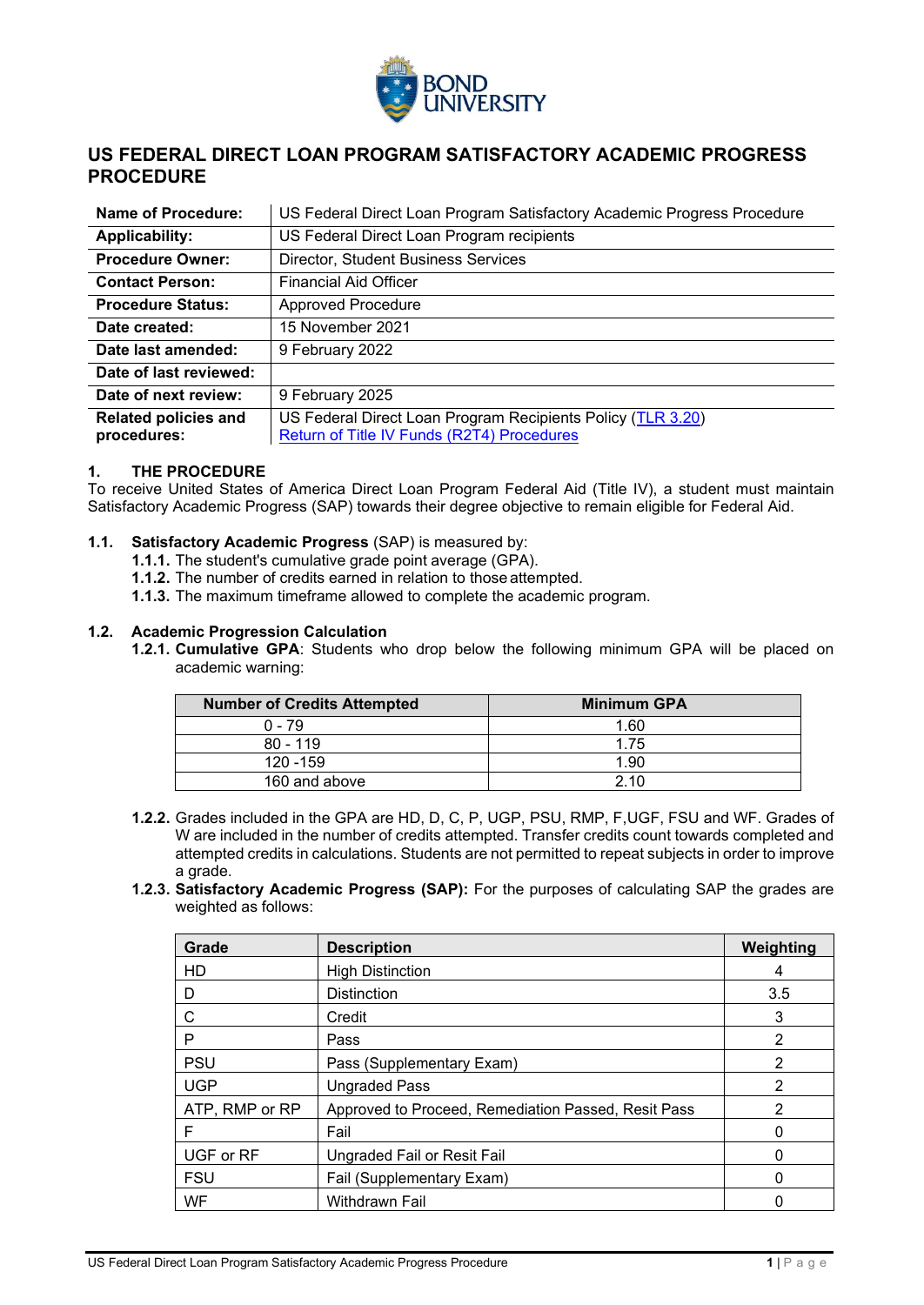## **1.2.4. Credits earned versus creditsattempted**

- 1.2.4.1. Students who fail to successfully maintain a completion rate of at least 67% of cumulative *attempted* credit hours throughout their degree program will be placed on Federal Aid warning.
- 1.2.4.2. Generally, grades of HD, D, C, P, UGP, RMP, RP and PSU will be counted toward hours earned. Hours attempted include the above as well as the grades of F, UGF, RF, WF and FSU.
- 1.2.4.3. Grades of W will be counted toward credit hours earned or attempted. Only finalised grades will be used in calculations of the GPA. Determinations of SAP that exclude grades which are not yet finalised (INC, ICON, SP, Z) will be considered conditional upon finalisation of all grades.
- 1.2.4.4. Transfer credits count towards completed and attempted credits in calculations.

## **1.2.5. Maximum Time Frame**

- 1.2.5.1. Guidelines established for measuring SAP are limited to accumulated attempted credit hours totalling no more than 150% of the credit hours required to complete all requirements for a degree program (i.e. 120 credit hours required x 1.5 = 180 maximum allowable credit hours *attempted* for financial aid eligibility). See the following table for more information.
- 1.2.5.2. Transfer hours from other institutions accepted by the University will count toward the maximum credit hour limit.

| <b>Total program</b><br>credit hours<br>(earned) | <b>Maximum</b><br>cumulated<br>program credit<br>hours (attempted) | <b>Standard program</b><br>length based on 40<br>CP study load per<br>semester | Max number of<br>semesters in which<br>to complete (150% of<br>program length) |
|--------------------------------------------------|--------------------------------------------------------------------|--------------------------------------------------------------------------------|--------------------------------------------------------------------------------|
| 80 credit hours                                  | 120                                                                | 2 semesters                                                                    | 3 semesters                                                                    |
| 120 credit hours                                 | 180                                                                | 3 semesters                                                                    | 5 semesters                                                                    |
| 180 credit hours                                 | 270                                                                | 5 semesters                                                                    | 7 semesters                                                                    |
| 240 credit hours                                 | 360                                                                | 6 semesters                                                                    | 9 semesters                                                                    |
| 320 credit hours                                 | 480                                                                | 8 semesters                                                                    | 12 semesters                                                                   |

1.2.5.3. Students are no longer eligible to receive financial aid after they have reached these maxima.

## **1.2.6. Measurement of AcademicProgress**

- 1.2.6.1. Academic progress will be measured each semester once the grades are available and prior to the disbursement of loans, which is scheduled to occur no sooner than 10 days out from the start of the following semester. Students not making SAP will be placed on Federal Aid Warning and will be notified in writing by the University.
- 1.2.6.2. A Change of Program at the same degree level will not affect a student's status and GPA will continue to be tracked across programs.
- 1.2.6.3. Warning or Probation status will not be affected by a Change of Program.

## **1.2.7. Postgraduate by Research**

Students undertaking postgraduate study by research are also bound by the same criteria in relation to time and must maintain successful progression towards completion of their research, to continue to gain access to financial aid.

## **1.2.8. Federal Aid Warning**

- 1.2.8.1. Students may receive Federal Aid for the semester they are on Warning. If they fail to meet the necessary SAP requirements at the end of their semester on Warning, their Federal Aid will be suspended.
- 1.2.8.2. The University will advise students of the grades they need to achieve in the semester in which they are on Warning to regain SAP.
- 1.2.8.3. Students may re-apply for Federal Aid once they have regained satisfactory progress status. If students have their Federal Aid suspended, the University will notify them in writing.

#### **1.2.9. Federal Aid Suspension**

- 1.2.9.1. Federal Aid Suspension will result in the loss of all Federal Aid. If a student successfully completes a semester without receiving Federal Aid and meets the SAP requirements, the student is eligible to re-apply for Federal Aid.
- 1.2.9.2. Students may appeal Suspension and, if successful, have their Federal Aid eligibility reinstated and be placed on Federal Aid Probation.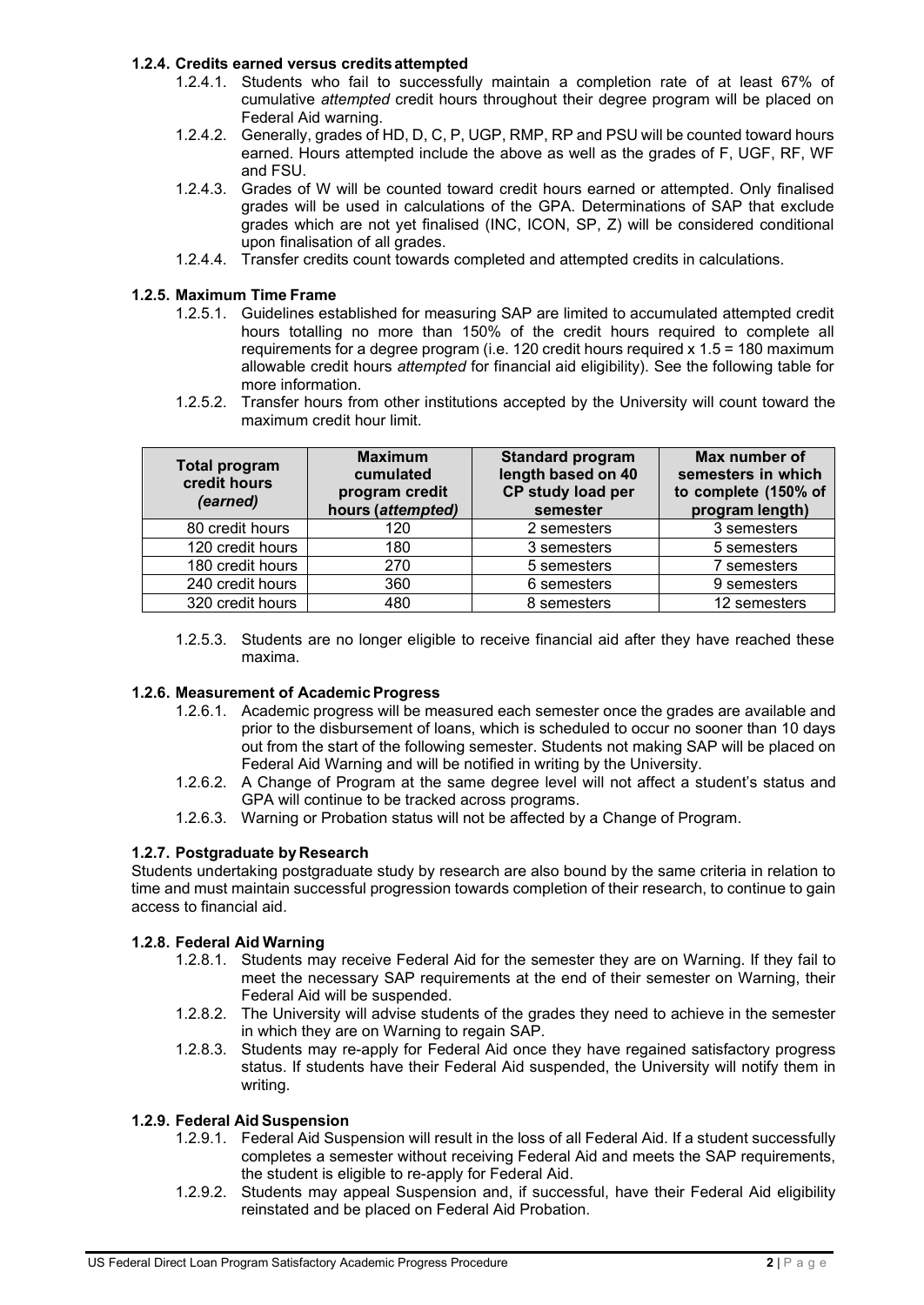# **1.2.10. Appeals and Probation**

- 1.2.10.1. Where a student with extenuating circumstances such as the death of a relative, or illness or injury to the student, has been suspended from Federal Student Aid due to unsatisfactory academic progress, or has exceeded the Maximum Time Frame condition, they may appeal the decision by submitting a written statement to the US Financial Aid Director in the Student Business Centre.
- 1.2.10.2. In their appeal the student must explain why they did not meet SAP andwhat has changed to allow them to do so now.
- 1.2.10.3. This appeal must be received at the Student Business Centre within 20 working days of the notice of aid suspension. The appeal will be considered, and the student shall be notified of the results in writing within 20 working days.
- 1.2.10.4. Disbursements of funds will not be made while an appeal is being considered.

## **1.2.11. Probation**

- 1.2.11.1. If a student's appeal is upheld and it is determined that they should be able to meet SAP standards by the end of the subsequent payment period, they will be placed on Federal Aid Probation for the next payment period, and their eligibility for Federal Aid will be reinstated if they meet SAP at the end of that payment period.
- 1.2.11.2. If it is determined that the student will require more than one payment period to meet SAP, they may be placed on probation with an academic plan. The student's progress will be reviewed at the end of the first payment period to assess whether they are meeting the requirements of the academic plan. If so, they can continue to receive Federal loans if they continue to meet the requirements of the plan. This will be reviewed according to the requirements of the plan.

## **1.2.12. Review of a Decision**

A student whose appeal has been declined may appeal this decision to the Decisions Review Committee of the University by writing to the Manager, Academic Secretariat, at [academicsecretariat@bond.edu.au](mailto:academicsecretariat@bond.edu.au) within 14 days of being advised of the decision.

## **2. DISCLAIMER**

The GPA calculated is an internal measure to calculate if a student is meeting SAP. It may not be used for admission or employment purposes.

## **3. DEFINITIONS**

**United States of America Direct Loan Program Federal Aid (Title IV)** A loan program under which eligible U.S. students can borrow loans from the US Department of Education.

## **4. RELATED GUIDELINES AND REGULATIONS**

[Return Of Title IV Funds \(R2T4\) Procedures](#page-4-0) [The U.S. Higher Education Act of 1965, re-authorised by The Higher Education Opportunity Act –](https://www.govinfo.gov/content/pkg/PLAW-110publ315/html/PLAW-110publ315.htm) 2008 [Code of Federal Regulations \(Title 34 part 668.16 \(e\)\) Standards of administrative capability](https://www.customsmobile.com/regulations/expand/title34_chapterVI_part668_subpartB_section668.16#title34_chapterVI_part668_subpartB_section668.16) [Code of Federal Regulations \(Title34 part 668.34\) Satisfactory academic progress](https://www.customsmobile.com/regulations/expand/title34_chapterVI_part668_subpartC_section668.32#title34_chapterVI_part668_subpartC_section668.34) [Code of Federal Regulations \(Title 34 part 668.32 \(f\)\) Student eligibility -](https://www.customsmobile.com/regulations/expand/title34_chapterVI_part668_subpartC_section668.32#title34_chapterVI_part668_subpartC_section668.32) general [Federal Student Aid Handbook 2020-2021, Volume 1 Student Eligibility](https://fsapartners.ed.gov/sites/default/files/2021-03/2021FSAHbkVol1Master.pdf)

# **5. CONTACT DETAILS**

Financial Aid Officer [\(financialaid@bond.edu.au\)](mailto:financialaid@bond.edu.au)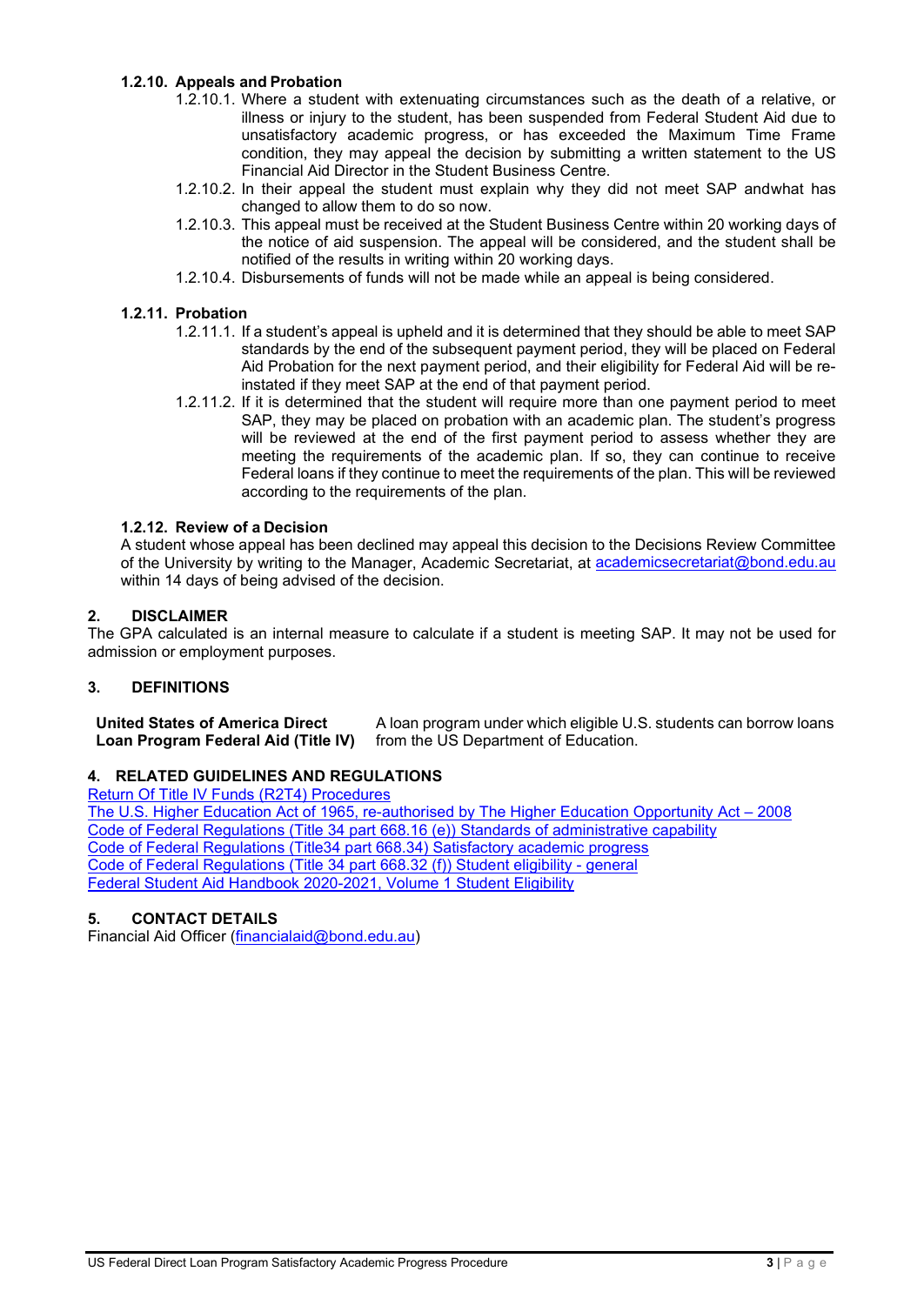<span id="page-4-0"></span>

# **RETURN OF TITLE IV FUNDS (R2T4) PROCEDURES**

| Name of Procedure:       | Return of Title IV Funds (R2T4) Procedures                                    |
|--------------------------|-------------------------------------------------------------------------------|
| <b>Applicability:</b>    | Federal Aid recipients withdrawn during semester                              |
| <b>Procedure Owner:</b>  | <b>Director, Student Business Services</b>                                    |
| <b>Contact Person:</b>   | <b>Financial Aid Officer</b>                                                  |
| <b>Procedure Status:</b> | <b>Approved Procedure</b>                                                     |
| Date created:            | 15 November 2021                                                              |
| Date last amended:       | 9 February 2022                                                               |
| Date of last review:     |                                                                               |
| Date of next review:     | 9 February 2025                                                               |
| <b>Related policies:</b> | US Federal Direct Loan Program Recipients Policy (TLR 3.20)                   |
|                          | Program, subject and accommodation cancellation penalties and refund policies |

## 1. **OVERVIEW**

This Procedure outlines the University policy for the return of funds received under the U.S. Federal Student Aid Program if a student who obtains funds under that program withdraws from their studies.

# **2. THE PROCEDURE**

#### **2.1. Determining the [Withdrawal Date](#page-6-0) for a Student**

The date of [Withdrawal](#page-6-1) will be either:

- **2.1.1.** the date of the receipt of the Withdrawal notification, in writing, of the student's intention to withdraw; or
- **2.1.2.** the last date of enrolment if a student does not officially withdraw, or takes an unapproved [Leave](#page-6-2)  [of Absence](#page-6-2) (LOA) from their program.

## **2.2. Return of Funds**

The University must return Title IV funds to the US Department of Education if:

- **2.2.1.** the University has received a loan disbursement for the student in the current semester, or enrolment period for higher degree research students; and
- **2.2.2.** the student has withdrawn and was enrolled for less than 60% of the semester, or enrolment period for higher degree research students.

# **2.3. Timeline for Return of Funds**

- **2.3.1.** The University must calculate the [R2T4](#page-6-3) amount, including the University's and the student's portion of that amount, within 30 days from the Withdrawal Date.
- **2.3.2.** The University must return the University's unearned portion of the R2T4 amount to the US Department of Education within 45 days from the Withdrawal Date.
- **2.3.3.** If the R2T4 calculation results in a credit balance on the student's account, the credit balance must be disbursed no later than 14 days after the calculation of the R2T4.

## **2.4. Calculation of R2T4 Amounts**

- **2.4.1.** The University will calculate the R2T4 amounts by using the [R2T4 worksheet](https://fsapartners.ed.gov/sites/default/files/2021-02/Treatment%20Of%20Title%20IV%20Funds%20When%20A%20Student%20Withdraws%20From%20A%20Credit-Hour%20Program_0.pdf) provided by the US Department of Education for credit-hour programs. This will determine how much of the loan was consumed by the student and how much is due to be returned by both the University and the student to the US Department of Education.
- **2.4.2.** The University will calculate earned Direct Loan amounts as follows:

## **2.4.2.1. Number of days in the relevant [Payment Period](#page-6-4)**

Based on the number of days from the first day of the [Loan Period](#page-6-5) until the final day of the Loan Period less any breaks of 5 working days or more.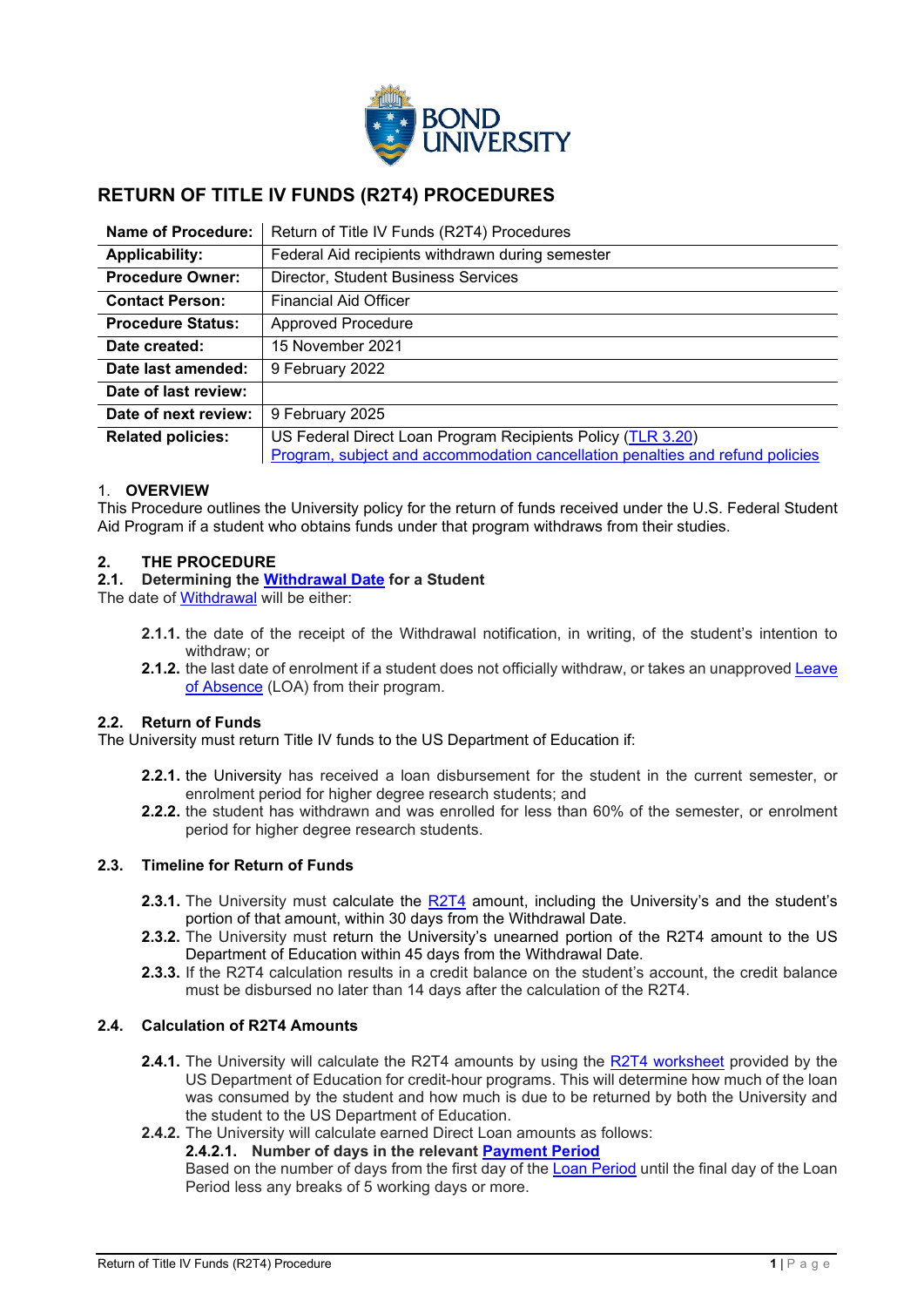# **2.4.2.2. Number of attended days in the relevant Payment Period**

Based on the number of days from the first day of the Loan Period until the date of Withdrawal less any breaks of 5 working days or more.

#### **2.4.2.3. Percentage of attendance**

Based on the number of days attended, divided by the number of days in the relevant Payment Period.

For example, if the student has attended for 40 days, and the Payment Period/Period of Enrolment is 110 days, the percentage of attendance is calculated as being 40/110 = 36%.

**2.4.3.** If the student has completed at least 60% of the loan Payment Period they are eligible to retain all the loan funds they were scheduled to receive.

#### **2.5. Order in Which Title IV Program Funds Must be Returned**

Unearned funds (i.e. the R2T4 amount) must be returned to the appropriate program(s), in the following order:

- **2.5.1. First:** Federal Stafford Direct Unsubsidized loans
- **2.5.2. Second:** Federal Stafford Direct Subsidized loans
- **2.5.3. Third:** Federal Direct PLUS loans

#### **2.6. Post-withdrawal Disbursement Process**

- **2.6.1.** Where a student has withdrawn from their course of study and is still entitled to earned Direct Loan funds, they may be eligible to receive a post-withdrawal disbursement.
- **2.6.2.** The University will contact the student within 30 calendar days of the Withdrawal Date to notify them of the post-withdrawal disbursement option, including the amount of the loan funds, the obligation to repay any borrowed amounts, and instructions on how to agree to a post-withdrawal disbursement.
- **2.6.3.** The student must confirm their agreement to a post-withdrawal disbursement within 14 calendar days of being contacted.
- **2.6.4.** If the student agrees to the post-withdrawal disbursement, the University will disburse the funds within 180 days of the Withdrawal Date.

## **2.7. Responsibilities of the Student**

- **2.7.1.** Any excess loan funds to be returned by the student to the US Department of Education must be repaid in accordance with the terms of the [Master Promissory Note](#page-6-6) (MPN).
- **2.7.2.** Students who have received payment of excess loan funds from the University before withdrawing will be required to return funds to the US Department of Education for which they are no longer eligible.
- **2.7.3.** Upon Withdrawal, students may still owe funds to the University for unpaid [Institutional Charges](#page-6-7) or other charges, or for Title IV funds which the University has returned to the US Department of Education. Students will be liable for any outstanding tuition fees, and other fees or charges owed to the University.

## **2.8. Leave of Absence**

- **2.8.1.** A student who is funded by the [US Federal Student Aid Program](#page-6-8) may be regarded as being granted a Leave of Absence (LOA) from that program, only in the following circumstances:
	- **2.8.1.1.** the student follows the University's procedure in requesting the LOA, as per the University's [Academic Regulations](https://bond.edu.au/files/675/Part2AcadRegs.pdf) (Division 3 – Enrolment: Clause 22);
	- **2.8.1.2.** the University determines there is a reasonable expectation that the student will return to the University;
	- **2.8.1.3.** the University will not charge the student additional fees when they return from the LOA;
	- **2.8.1.4.** the number of days of approved LOA does not exceed 180 days in any 12-month period;
	- **2.8.1.5.** the University explains to the student prior to granting the LOA of the effects that the student's failure to return from the LOA may have on the student's loan repayment terms, including the exhaustion of some, or all, of the student's 180-day grace period; and
	- **2.8.1.6.** upon the student's return from the LOA, the student is permitted to complete the coursework he or she began prior to the Leave of Absence.